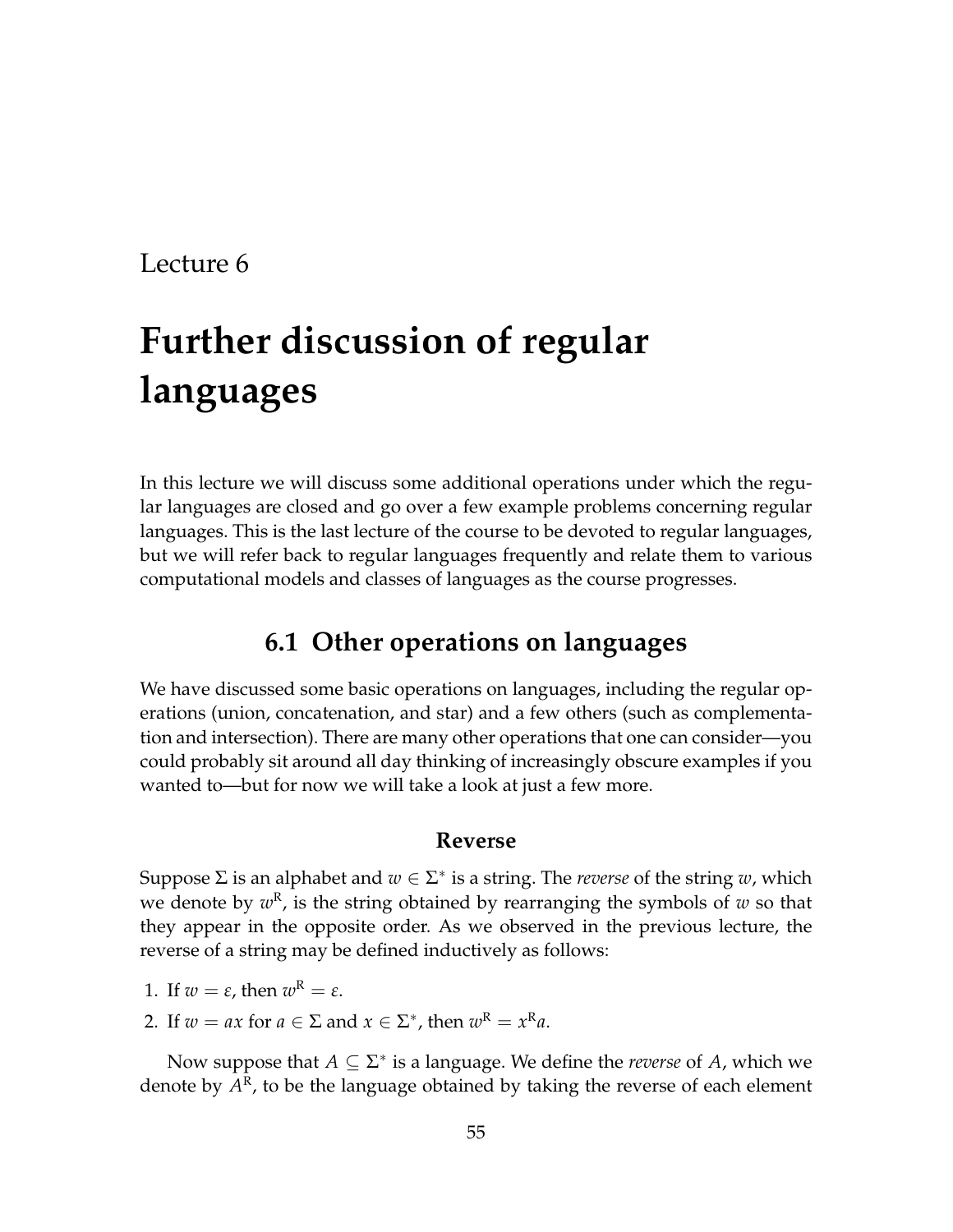CS 360 Introduction to the Theory of Computing

of *A*. That is, we define

$$
A^{\mathcal{R}} = \{w^{\mathcal{R}} : w \in A\}.
$$
\n
$$
(6.1)
$$

You can check that the following identities hold that relate the reverse operation to the regular operations:

<span id="page-1-0"></span>
$$
(A \cup B)^{R} = A^{R} \cup B^{R}
$$
,  $(AB)^{R} = B^{R}A^{R}$ , and  $(A^{*})^{R} = (A^{R})^{*}$ . (6.2)

A natural question concerning the reverse of a languages is this one:

If a language *A* is regular, must its reverse *A* <sup>R</sup> also be regular?

The answer to this question is yes. Let us state this fact as a proposition and then consider two ways to prove it.

**Proposition 6.1.** *Let* Σ *be an alphabet and let A* ⊆ Σ ∗ *be a regular language. The language A*<sup>R</sup> *is regular.*

*First proof.* There is a natural way of defining the reverse of a regular expression that mirrors the identities [\(6.2\)](#page-1-0) above. In particular, if *S* is a regular expression, then its reverse regular expression can be defined inductively as follows:

1. If  $S = \emptyset$  then  $S^R = \emptyset$ .

2. If 
$$
S = \varepsilon
$$
 then  $S^R = \varepsilon$ .

3. If *S* = *a* for some choice of  $a \in \Sigma$ , then  $S^R = a$ .

- 4. If  $S = (S_1 \cup S_2)$  for regular expressions  $S_1$  and  $S_2$ , then  $S^R = (S_1^R \cup S_2^R)$ .
- 5. If  $S = (S_1S_2)$  for regular expressions  $S_1$  and  $S_2$ , then  $S^R = (S_2^R S_1^R)$ .

6. If  $S = (S_1^*$  $S_1$  for a regular expression  $S_1$ , then  $S^R = ((S_1^R)^*)$ .

It is evident that  $L(S^R) = L(S)^R$ ; for any regular expression *S*, the reverse regular expression *S* <sup>R</sup> matches the reverse of the language matched by *S*.

Now, under the assumption that *A* is regular, there must exist a regular expression *S* such that  $L(S) = A$ , because every regular language is matched by some regular expression. The reverse of the regular expression *S* is *S* R , which is also a valid regular expression. The language matched by any regular expression is regular, and therefore  $\mathrm{L}(S^\mathrm{R})$  is regular. Because  $\mathrm{L}(S^\mathrm{R}) = \mathrm{L}(S)^\mathrm{R} = A^\mathrm{R}$ , we have that  $A^\mathrm{R}$ is regular, as required.  $\Box$ 

*Second proof (sketch).* We will consider this as a proof "sketch" because it just summarizes the main idea without covering the details of why it works.

Under the assumption that *A* is regular, there must exist a DFA

$$
M = (Q, \Sigma, \delta, q_0, F) \tag{6.3}
$$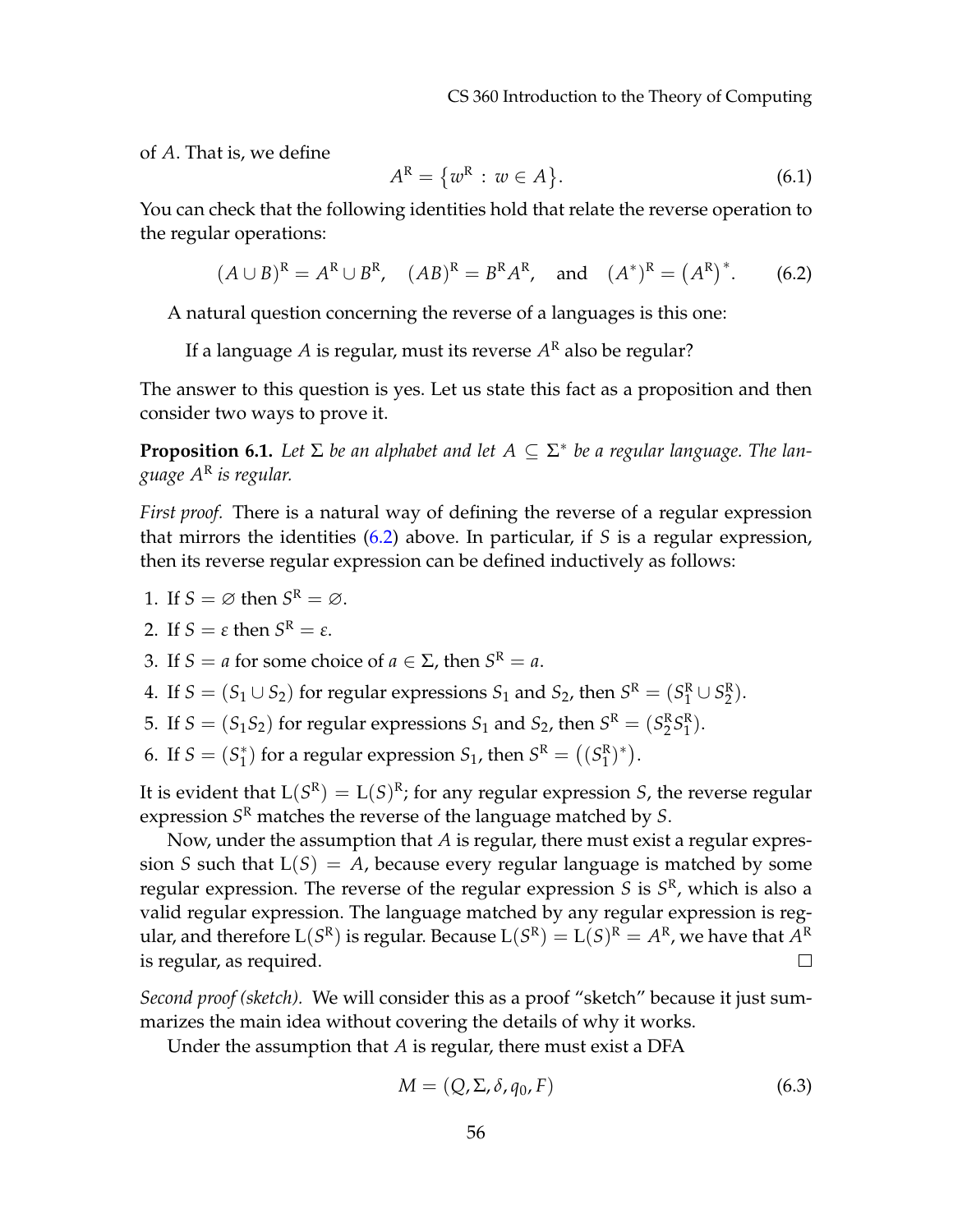such that  $L(M) = A$ . We can design an NFA N such that  $L(N) = A<sup>R</sup>$ , thereby implying that *A* R is regular, by effectively running *M* backwards in time (using the power of nondeterminism to do this because deterministic computations are generally not reversible).

Here is the natural way to define an NFA *N* that does what we want:

$$
N = (Q \cup \{r_0\}, \Sigma, \mu, r_0, \{q_0\}),
$$
\n(6.4)

where it is assumed that  $r_0$  is not contained in  $Q$  (i.e., we are letting  $N$  have the same states as *M* along with a new start state  $r_0$ ), and we take the transition function  $\mu$  to be defined as follows:

$$
\mu(r_0, \varepsilon) = F,
$$
  
\n
$$
\mu(r_0, a) = \emptyset,
$$
  
\n
$$
\mu(q, \varepsilon) = \emptyset,
$$
  
\n
$$
\mu(q, a) = \{p \in Q : \delta(p, a) = q\},
$$
  
\n(6.5)

for all  $q \in Q$  and  $q \in \Sigma$ .

The way *N* works is to first nondeterministically guess an accepting state of *M*, then it reads symbols from the input and nondeterministically chooses to move to a state for which *M* would allow a move in the opposite direction on the same input symbol, and finally it accepts if it ends on the start state of *M*.

The most natural way to formally prove that  $L(N) = L(M)^R$  is to refer to the definitions of acceptance for *N* and *M*, and to check that a sequence of states satisfies the definition for *M* accepting a string *w* if and only if the reverse of that sequence of states satisfies the definition of acceptance for  $N$  accepting  $w^{\rm R}.$  $\Box$ 

## **Symmetric difference**

Given two sets *A* and *B*, we define the *symmetric difference* of *A* and *B* as

$$
A \triangle B = (A \backslash B) \cup (B \backslash A). \tag{6.6}
$$

In words, the elements of the symmetric difference  $A \triangle B$  are those objects that are contained in either *A* or *B*, but not both. Figure [6.1](#page-3-0) illustrates the symmetric difference in the form of a Venn diagram.

It is not hard to conclude that if  $\Sigma$  is an alphabet and  $A$ ,  $B\subseteq \Sigma^*$  are regular languages, then the symmetric difference  $A \Delta B$  of these two languages is also regular. This is because the regular languages are closed under the operations union, intersection, and complementation, and the symmetric difference can be described in terms of these operations. More specifically, if we assume that *A* and *B* are regular,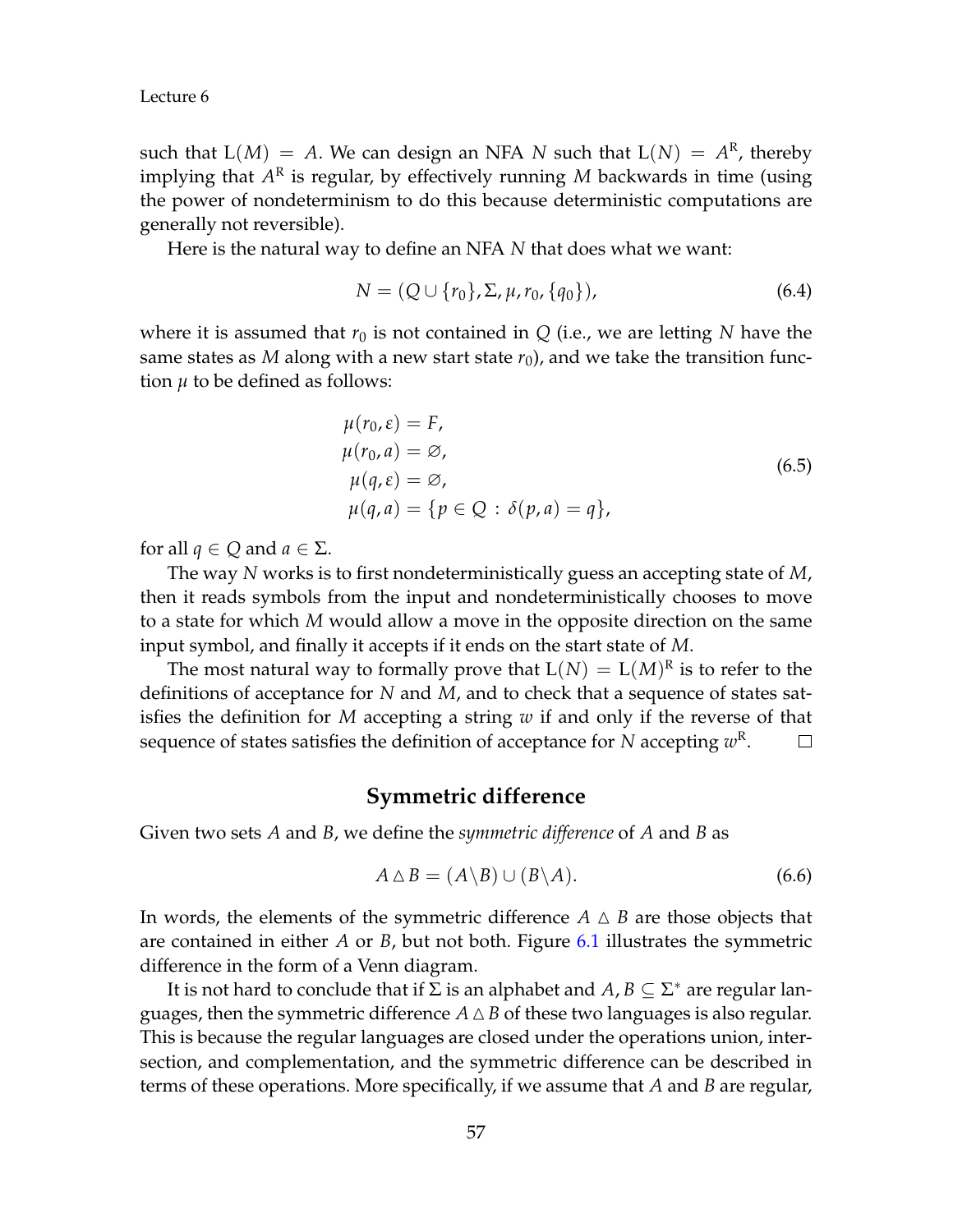CS 360 Introduction to the Theory of Computing



<span id="page-3-0"></span>Figure 6.1: The shaded region denotes the symmetric difference  $A \triangle B$  of two sets *A* and *B*.

then their complements  $\overline{A}$  and  $\overline{B}$  are also regular; which implies that the intersections  $A \cap \overline{B}$  and  $\overline{A} \cap B$  are also regular; and therefore the union  $(A \cap \overline{B}) \cup (\overline{A} \cap B)$ of these two intersections is regular as well. Observing that we have

$$
A \triangle B = (A \cap \overline{B}) \cup (\overline{A} \cap B), \tag{6.7}
$$

we see that the symmetric difference of *A* and *B* is regular.

## **Prefix, suffix, and substring**

Let  $\Sigma$  be an alphabet and let  $w \in \Sigma^*$  be a string. A *prefix* of w is any string that can be obtained from *w* by removing zero or more symbols from the right-hand side of *w*; a *suffix* of *w* is any string that can be obtained by removing zero or more symbols from the left-hand side of *w*; and a *substring* of *w* is any string that can be obtained by removing zero or more symbols from either or both the left-hand side and right-hand side of *w*. We can state these definitions more formally as follows: (i) a string  $x \in \Sigma^*$  is a *prefix* of  $w \in \Sigma^*$  if there exists  $v \in \Sigma^*$  such that  $w = xv$ , (ii) a string  $x \in \Sigma^*$  is a *suffix* of  $w \in \Sigma^*$  if there exists  $u \in \Sigma^*$  such that  $w = ux$ , and (iii) a string  $x \in \Sigma^*$  is a *substring* of  $w \in \Sigma^*$  if there exist  $u, v \in \Sigma^*$  such that  $w = uxv$ .

For any language  $A \subseteq \Sigma^*$ , we will write  $\mathrm{Prefix}(A)$ , Suffix $(A)$ , and Substring $(A)$ to denote the languages containing all prefixes, suffixes, and substrings (respectively) that can be obtained from any choice of a string  $w \in A$ . That is, we define

$$
Prefix(A) = \{x \in \Sigma^* : \text{there exists } v \in \Sigma^* \text{ such that } xv \in A\},\tag{6.8}
$$

 $\text{Suffix}(A) = \{x \in \Sigma^* : \text{there exists } u \in \Sigma^* \text{ such that } ux \in A\}$  $(6.9)$ 

Substring
$$
(A) = \{x \in \Sigma^* : \text{there exist } u, v \in \Sigma^* \text{ such that } uxv \in A\}.
$$
 (6.10)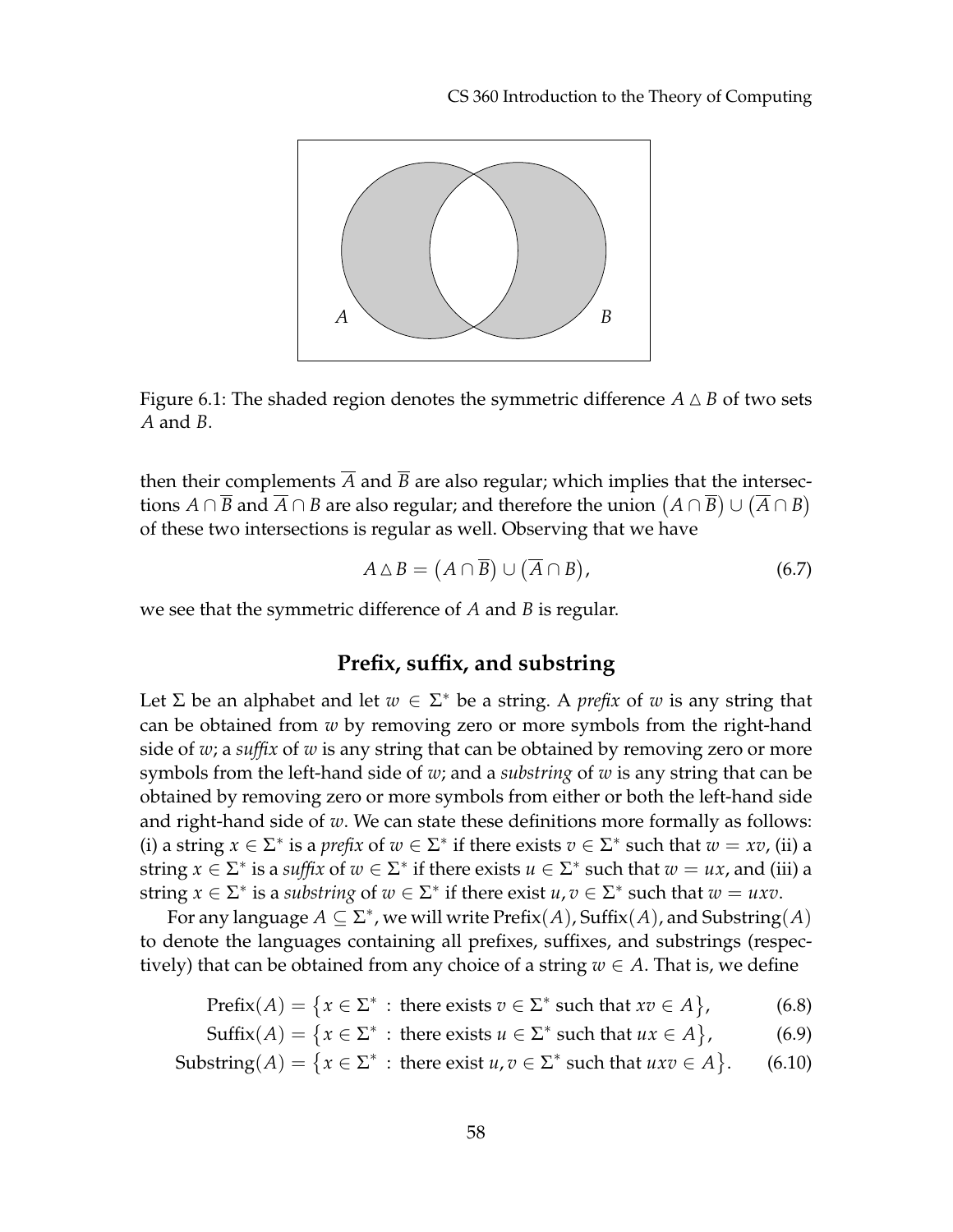Again we have a natural question concerning these concepts:

If a language *A* is regular, must the languages Prefix(*A*), Suffix(*A*), and Substring(*A*) also be regular?

The answer is yes, as the following proposition establishes.

**Proposition 6.2.** *Let* Σ *be an alphabet and let A* ⊆ Σ ∗ *be a regular language over the alphabet* Σ*. The languages* Prefix(*A*)*,* Suffix(*A*)*, and* Substring(*A*) *are regular.*

*Proof.* Because *A* is regular, there must exist a DFA  $M = (Q, \Sigma, \delta, q_0, F)$  such that  $L(M) = A$ . Some of the states in Q are *reachable* from the start state  $q_0$ , by following zero or more transitions specified by the transition function  $\delta$ <sup>[1](#page-4-0)</sup>. We may call this set *R*, so that

$$
R = \{q \in Q : \text{there exists } w \in \Sigma^* \text{ such that } \delta^*(q_0, w) = q\}. \tag{6.11}
$$

Also, from some of the states in *Q*, it is *possible to reach* an accept state of *M*, by following zero or more transitions specified by the transition function  $\delta$ . We may call this set *P*, so that

$$
P = \{ q \in Q : \text{there exist } w \in \Sigma^* \text{ such that } \delta^*(q, w) \in F \}. \tag{6.12}
$$

(See Figure [6.2](#page-5-0) for a simple example illustrating the definitions of these sets.)

First, define a DFA  $K = (Q, \Sigma, \delta, q_0, P)$ . In words, K is the same as M except that its accept states are all of the states in *M* from which it is possible to reach an accept state of *M*. We see that  $L(K) = \text{Prefix}(A)$ , and therefore  $\text{Prefix}(A)$  is regular.

Next, define an NFA *N* =  $(Q ∪ {r_0}, Σ, Σ, r_0, F)$ , where the transition function *η* is defined as

$$
\eta(r_0, \varepsilon) = R,
$$
  
\n
$$
\eta(q, a) = \{\delta(q, a)\} \quad \text{(for each } q \in Q \text{ and } a \in \Sigma),
$$

and *η* takes the value ∅ in all other cases. In words, we define *N* from *M* by adding a new start state  $r_0$ , along with  $\varepsilon$ -transitions from  $r_0$  to every reachable state in M. It is the case that  $L(N) = Suffix(A)$ , and therefore  $Suffix(A)$  is regular.

Finally, the fact that Substring(*A*) is regular follows from the observation that  $Substring(A) = Suffix(Prefix(A))$  (or that  $Substring(A) = prefix(Suffix(A))$ ).  $\Box$ 

<span id="page-4-0"></span> $<sup>1</sup>$  If you were defining a DFA for some purpose, there would be no point in having states that</sup> are not reachable from the start state—but there is nothing in the definition of DFAs that forces all states to be reachable.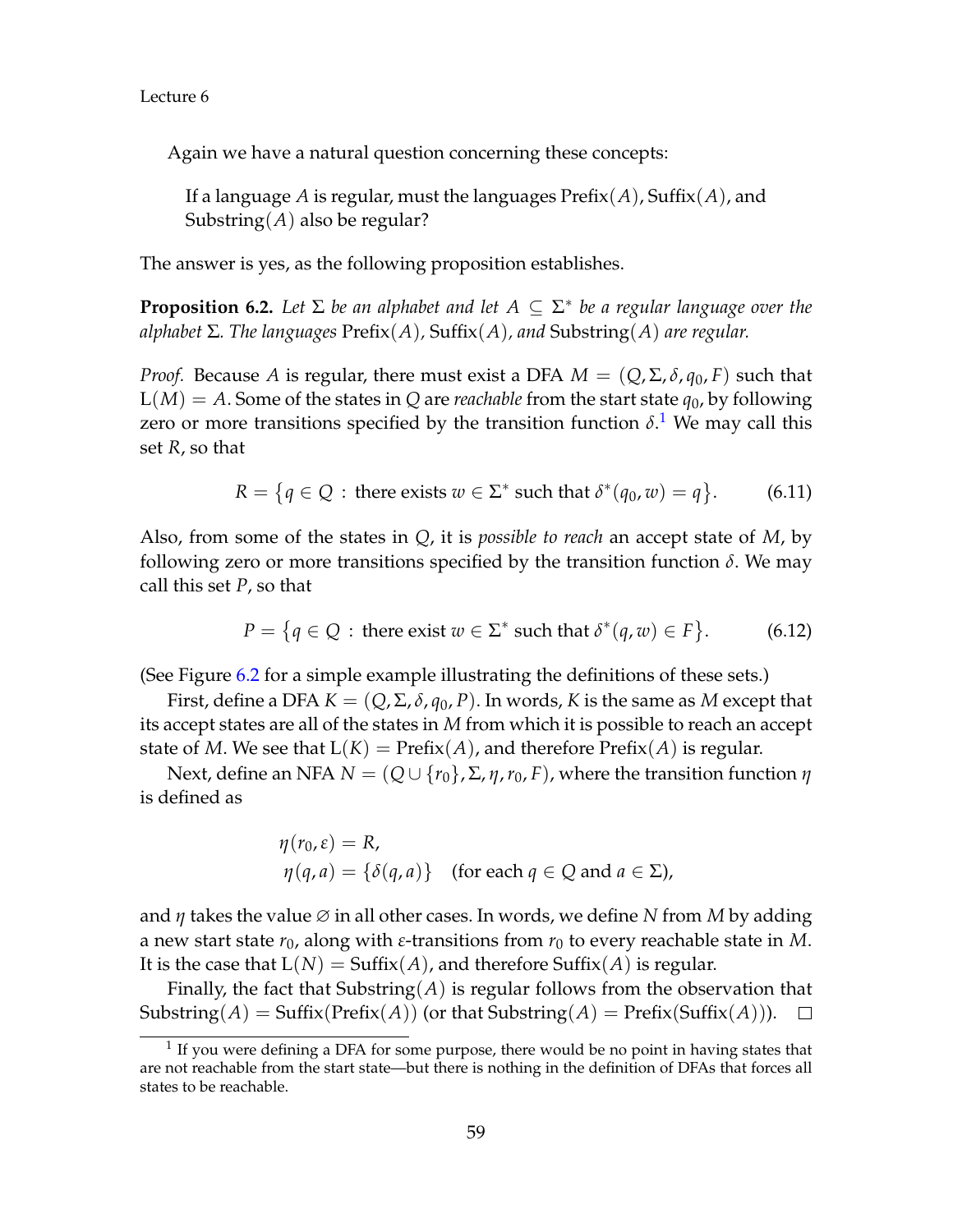CS 360 Introduction to the Theory of Computing



<span id="page-5-0"></span>Figure 6.2: An example of a DFA *M*. In this case, the set *R* of reachable states is  $R = \{q_0, q_1, q_2, q_3\}$  while the set *P* of states from which it is possible to reach an accepting state of *M* is  $P = \{q_0, q_1, q_2, q_4, q_5\}.$ 

## **6.2 Example problems concerning regular languages**

We will conclude with a few other examples of problems concerning regular languages along with their solutions.

**Problem 6.1.** Let  $\Sigma = \{0,1\}$  and let  $A \subseteq \Sigma^*$  be a regular language. Prove that the language

$$
B = \{ uv : u, v \in \Sigma^* \text{ and } uav \in A \text{ for some choice of } a \in \Sigma \}
$$
 (6.13)

is regular.

The language *B* can be described in intuitive terms as follows: it is the language of all strings that can be obtained by choosing a nonempty string *w* from *A* and deleting exactly one symbol of *w*.

**Solution.** A natural way to solve this problem is to describe an NFA for *B*, based on a DFA for *A*, which must exist by the assumption that *A* is regular. This will imply that *B* is regular, as every language recognized by an NFA is necessarily regular.

Along these lines, let us suppose that

$$
M = (Q, \Sigma, \delta, q_0, F) \tag{6.14}
$$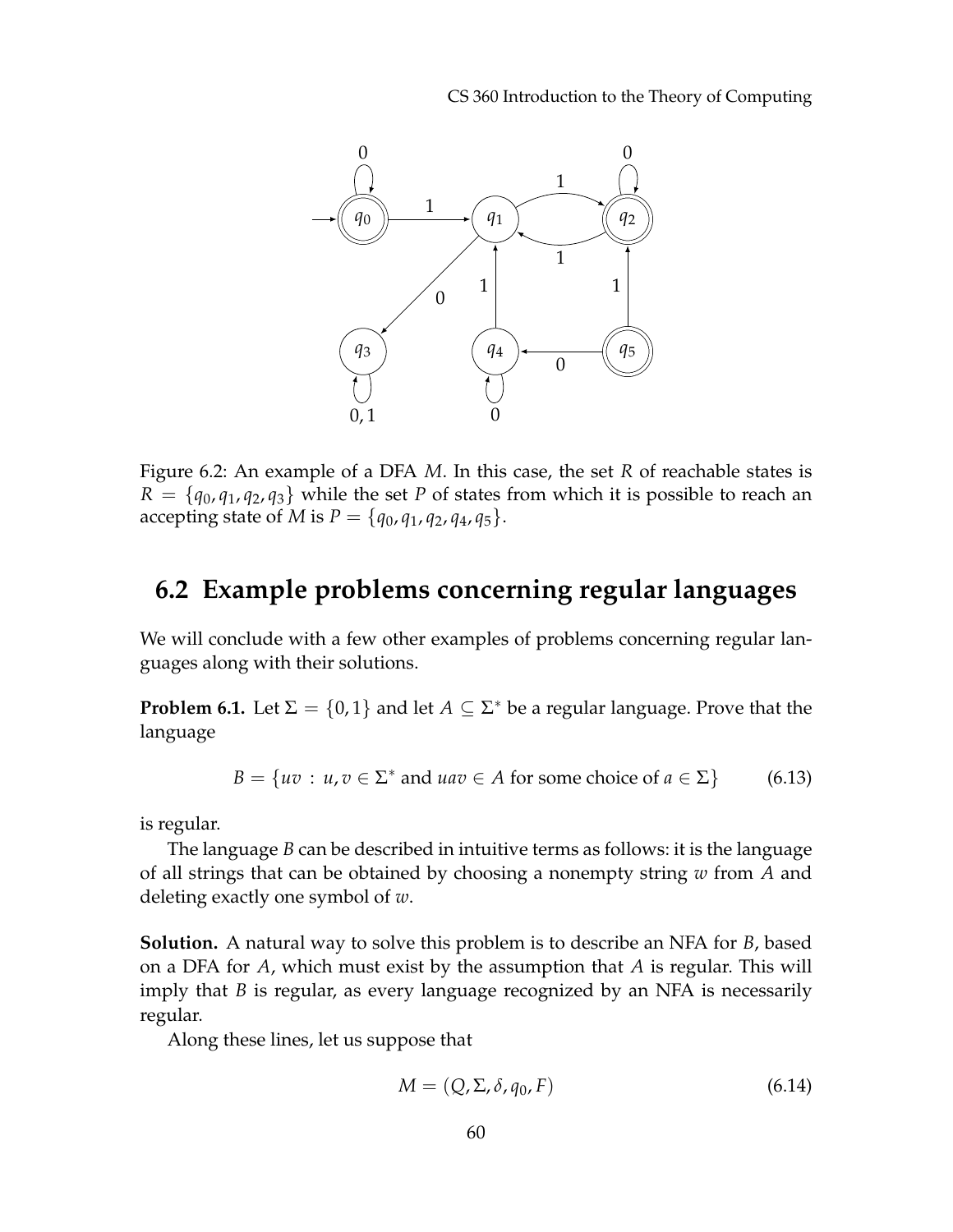is a DFA for which  $A = L(M)$ . Define an NFA

$$
N = (P, \Sigma, \eta, p_0, G) \tag{6.15}
$$

as follows. First, we will define

$$
P = \{0, 1\} \times Q, \tag{6.16}
$$

and we will take the start state of *N* to be

$$
p_0 = (0, q_0). \tag{6.17}
$$

The accept states of *N* will be

$$
G = \{(1, q) : q \in F\}.
$$
\n(6.18)

It remains to describe the transition function *η* of *N*, which will be as follows:

1.  $\eta((0,q),a) = \{(0,\delta(q,a))\}$  for every  $q \in Q$  and  $a \in \Sigma$ . 2.  $\eta((0, q), \varepsilon) = \{(1, \delta(q, 0)), (1, \delta(q, 1))\}$  for every  $q \in Q$ . 3.  $\eta((1,q),a) = \{(1,\delta(q,a))\}$  for every  $q \in Q$  and  $a \in \Sigma$ . 4.  $\eta((1,q), \varepsilon) = \emptyset$  for every  $q \in Q$ .

The idea behind the way that *N* operates is as follows. The NFA *N* starts in the state  $(0, q_0)$  and simulates M for some number of steps. This is the effect of the transitions listed as 1 above. At some point, which is nondeterministically chosen, *N* follows an *ε*-transition from a state of the form  $(0, q)$  to either the state  $(1, \delta(q, 0))$ or the state  $(1, \delta(q, 1))$ . Intuitively speaking, *N* is reading nothing from its input while "hypothesizing" that *M* has read some symbol *a* (which is either 0 or 1). This is the effect of the transitions listed as 2. Then *N* simply continues simulating *M* on the remainder of the input string, which is the effect of the transitions listed as 3. There are no *ε*-transitions leading out of the states of the form (1, *q*), which is why we have the values for *η* listed as 4.

If you think about the NFA *N* for a moment or two, it should become evident that it recognizes *B*.

**Alternative Solution.** Here is a somewhat different solution to the same problem. Part of its appeal is that it illustrates a method that may be useful in other cases. In this case we will also discuss a somewhat more detailed proof of correctness (partly because it happens to be a bit easier for this solution).

Again, let

$$
M = (Q, \Sigma, \delta, q_0, F) \tag{6.19}
$$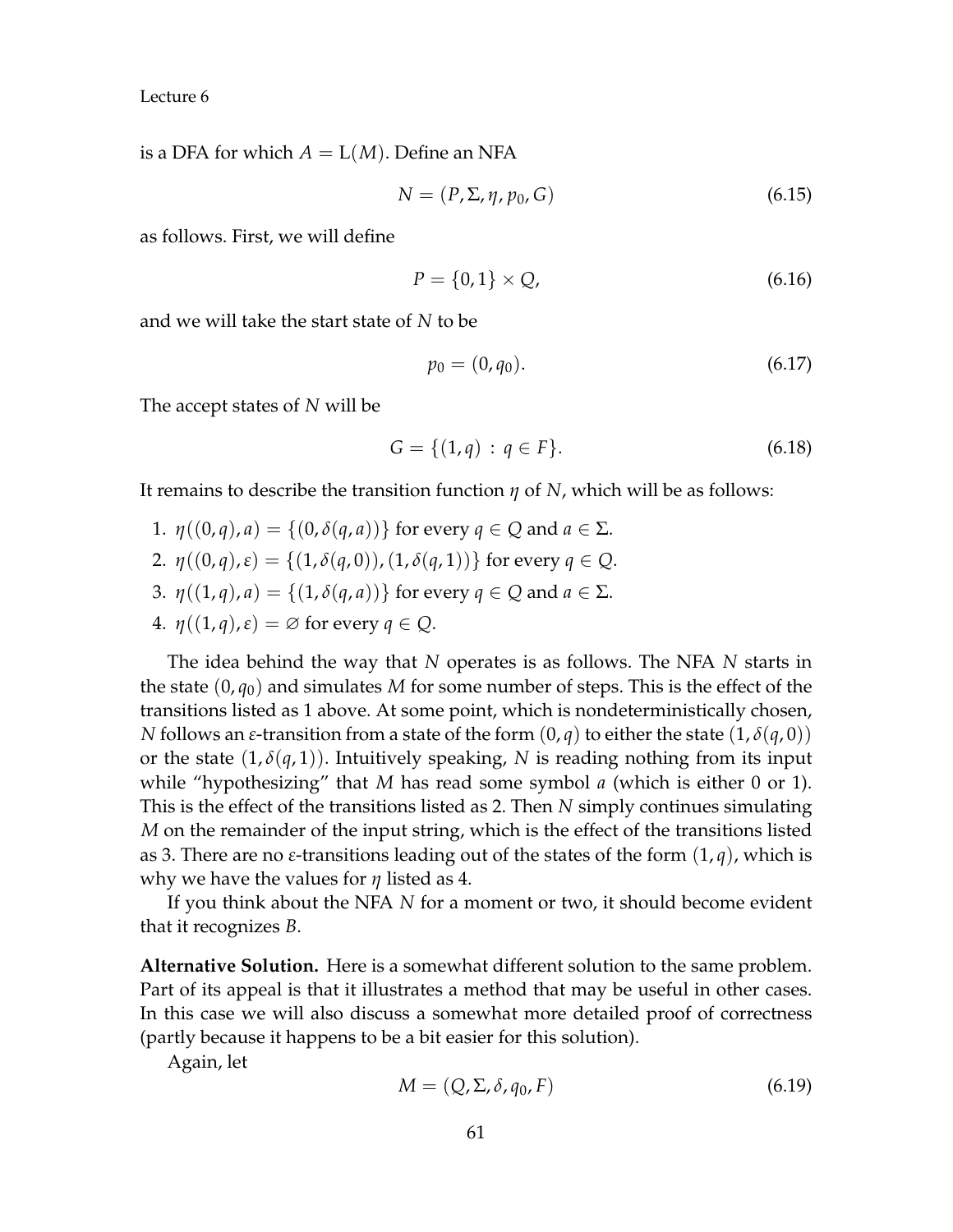be a DFA for which  $L(M) = A$ . For each choice of  $p, q \in Q$ , define a new DFA

$$
M_{p,q} = (Q, \Sigma, \delta, p, \{q\}), \qquad (6.20)
$$

and let  $A_{p,q} = L(M_{p,q})$ . In words,  $A_{p,q}$  is the regular language consisting of all strings that cause *M* to transition to the state *q* when started in the state *p*. For any choice of *p*, *q*, and *r*, we must surely have  $A_{p,r}A_{r,q} \subseteq A_{p,q}$ . Indeed,  $A_{p,r}A_{r,q}$  represents all of the strings that cause *M* to transition from *p* to *q*, touching *r* somewhere along the way.

Now consider the language

$$
\bigcup_{(p,a,r)\in Q\times\Sigma\times F} A_{q_0,p} A_{\delta(p,a),r}.
$$
\n(6.21)

This is a regular language because each *Ap*,*<sup>q</sup>* is regular and the regular languages are closed under finite unions and concatenations. To complete the solution, let us observe that the language above is none other than *B*:

$$
B = \bigcup_{(p,a,r)\in Q\times\Sigma\times F} A_{q_0,p} A_{\delta(p,a),r}.
$$
 (6.22)

To prove this equality, we do the natural thing, which is to separate it into two separate set inclusions. First let us prove that

$$
B \subseteq \bigcup_{(p,a,r)\in Q\times\Sigma\times F} A_{q_0,p} A_{\delta(p,a),r}.
$$
 (6.23)

Every string in *B* takes the form *uv*, for some choice of  $u, v \in \Sigma^*$  and  $a \in \Sigma$  for *which*  $uav$  ∈ *A*. Let *p* ∈ *Q* be the unique state for which *u* ∈  $A_{q_0,p}$ , which we could alternatively describe as the state of *M* reached from the start state on input *u*, and let *r* ∈ *F* be the unique state (which is necessarily an accepting state) for which  $u$ *av*  $\in$   $A_{q_0,r}$ . As *a* causes  $M$  to transition from  $p$  to  $\delta(p,a)$ , it follows that  $v$  must cause *M* to transition from  $\delta(p, a)$  to *r*, i.e.,  $v \in A_{\delta(p, a), r}$ . It therefore the case that  $uv \in A_{q_0,p}A_{\delta(p,a),r}$ , which implies the required inclusion.

Next we will prove that

$$
\bigcup_{(p,a,r)\in Q\times\Sigma\times F} A_{q_0,p} A_{\delta(p,a),r} \subseteq B.
$$
\n(6.24)

The argument is quite similar to the other inclusion just considered. Pick any choice of  $p \in Q$ ,  $a \in \Sigma$ , and  $r \in F$ . An element of  $A_{q_0,p}A_{\delta(p,a),r}$  must take the form *uv* for  $u \in A_{q_0,p}$  and  $v \in A_{\delta(p,a),r}$ . One finds that  $uav \in A_{p_0,r} \subseteq A$ , and therefore  $uv \in B$ , as required.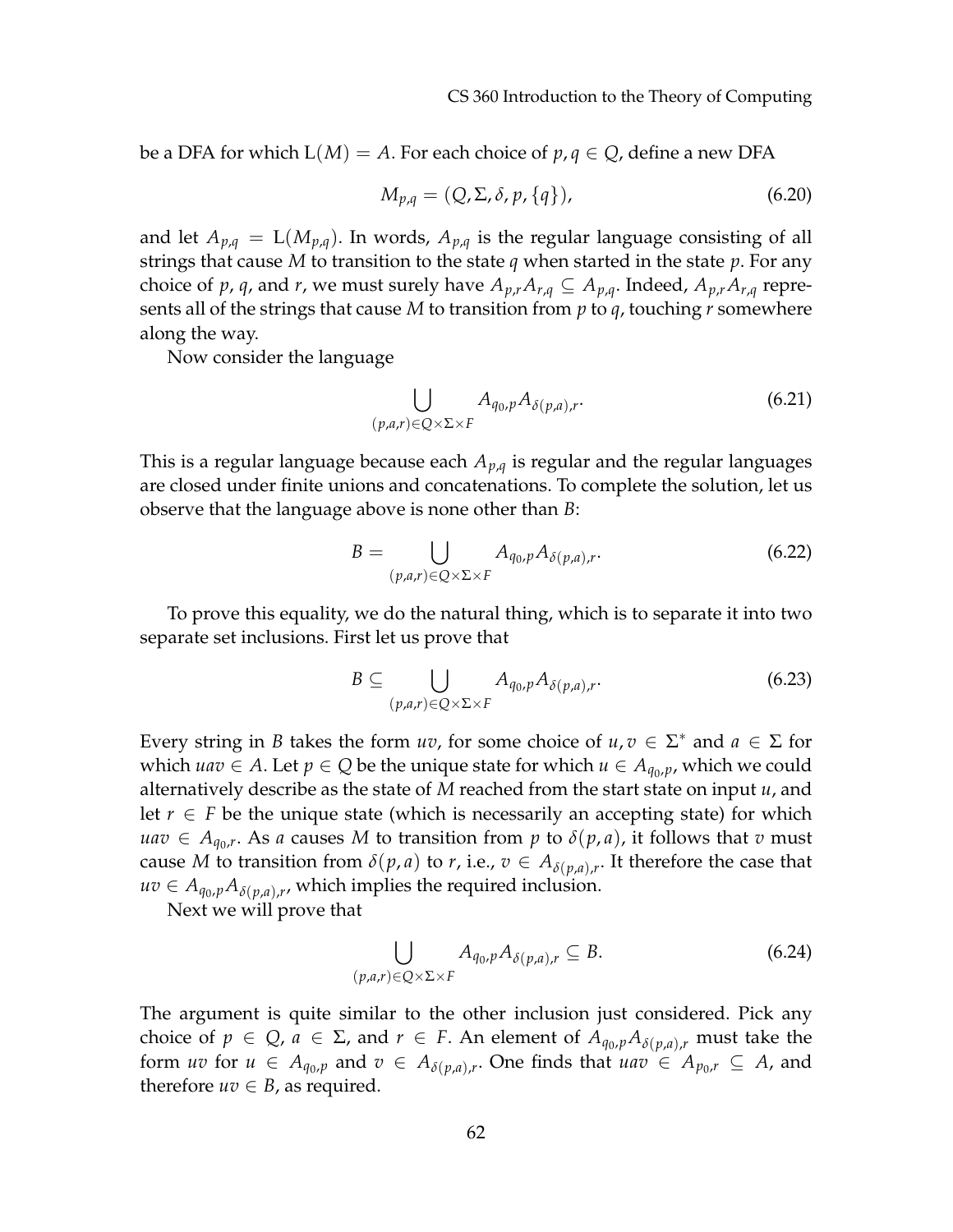**Problem 6.2.** Let  $\Sigma = \{0,1\}$  and let  $A \subseteq \Sigma^*$  be an arbitrary regular language. Prove that the language

$$
C = \{vu : u, v \in \Sigma^* \text{ and } uv \in A\}
$$
 (6.25)

is regular.

**Solution.** Again, a natural way to solve this problem is to give an NFA for *C*. Let us assume

$$
M = (Q, \Sigma, \delta, q_0, F) \tag{6.26}
$$

is a DFA for which  $L(M) = A$ , like we did above. This time our NFA will be slightly more complicated. In particular, let us define

$$
N = (P, \Sigma, \eta, p_0, G) \tag{6.27}
$$

as follows. First, we will define

$$
P = (\{0,1\} \times Q \times Q) \cup \{p_0\},\tag{6.28}
$$

for  $p_0$  being a special start state of *N* that is not contained in  $\{0,1\} \times Q \times Q$ . The accept states of *N* will be

$$
G = \{(1, q, q) : q \in Q\}.
$$
\n(6.29)

It remains to describe the transition function *η* of *N*, which will be as follows:

1.  $\eta(p_0, \varepsilon) = \{(0, q, q) : q \in Q\}.$ 2.  $\eta((0,r,q),a) = \{(0,\delta(r,a),q)\}\$ for all  $q, r \in Q$  and  $a \in \Sigma$ . 3.  $\eta((0, r, q), \varepsilon) = \{(1, q_0, q)\}$  for every  $r \in F$  and  $q \in Q$ . 4.  $\eta((1,r,q),a) = \{(1,\delta(r,a),q)\}\$ for all  $q, r \in Q$  and  $a \in \Sigma$ .

All other values of *η* that have not been listed are to be understood as ∅.

Let us consider this definition in greater detail to understand how it works. *N* starts out in the start state  $p_0$ , and the only thing it can do is to make a guess for some state of the form  $(0, q, q)$  to jump to. The idea is that the 0 indicates that N is entering the first phase of its computation, in which it will read a portion of its input string corresponding to *v* in the definition of *C*. It jumps to any state *q* of *M*, but it also *remembers* which state it jumped to. Every state *N* ever moves to from this point on will have the form  $(a, r, q)$  for some  $a \in \{0, 1\}$  and  $r \in Q$ , but for the same *q* that it first jumped to; the third coordinate *q* represents the memory of where it first jumped, and it will never forget or change this part of its state.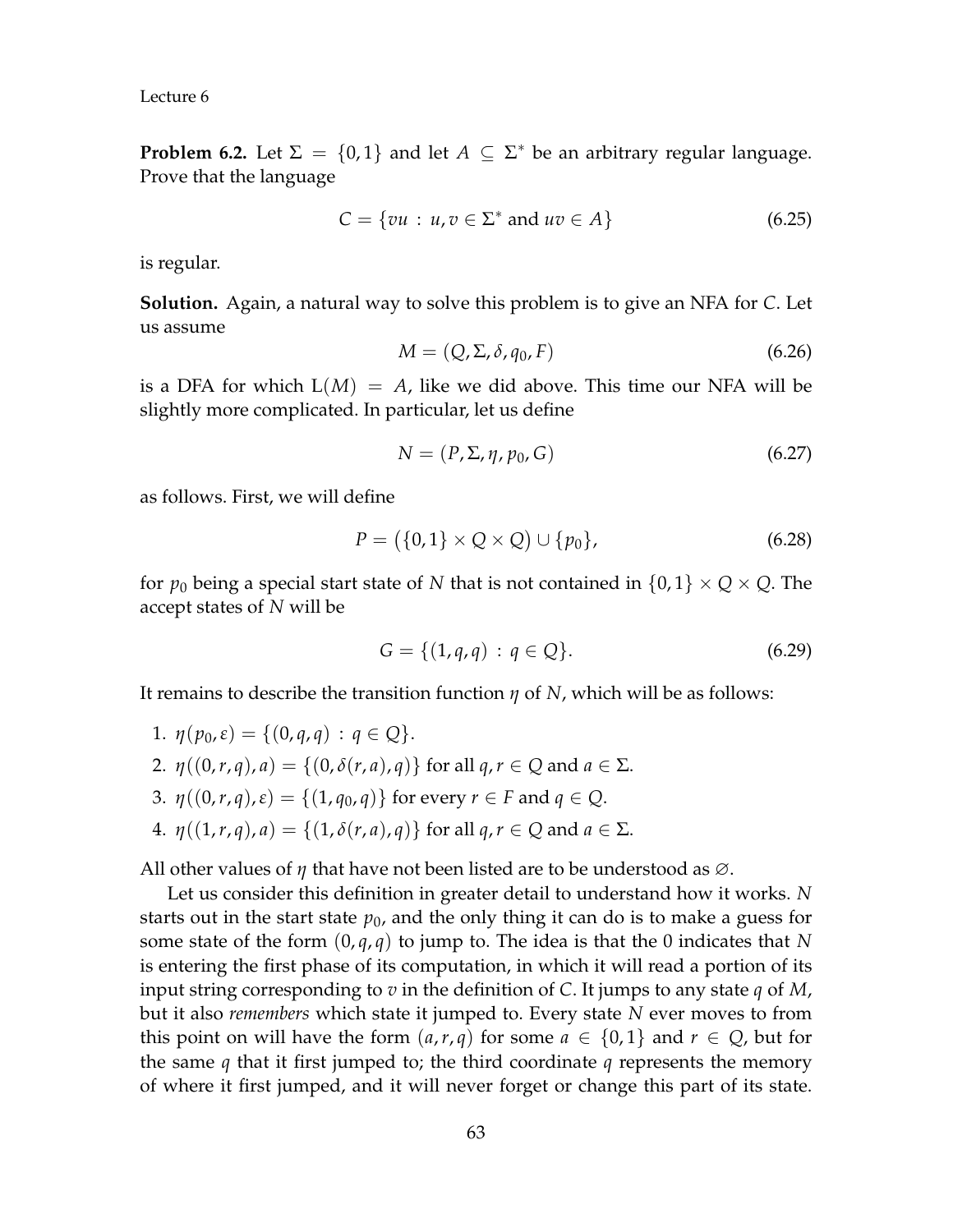Intuitively speaking, the state *q* is a guess made by *N* for the state that *M* would be on after reading *u* (which *N* has not seen yet, so it is just a guess).

Then, *N* starts reading symbols and essentially mimicking *M* on those input symbols—this is the point of the transitions listed in item 2. At some point, nondeterministically chosen, *N* decides that it is time to move to the second phase of its computation, reading the second part of its input, which corresponds to the string *u* in the definition of *C*. It can only make this nondeterministic move, from a state of the form  $(0, r, q)$  to  $(1, q_0, q)$ , when *r* is an accepting state of *M*. The reason is that *N* only wants to accept *vu* when *M* accepts *uv*, so *M* should be in the initial state at the start of *u* and in an accepting state at the end of *v*. This is the point of the transitions listed in item 3. Finally, in the second phase of its computation, *N* simulates *M* on the second part of its input, which corresponds to the string *u*. It accepts only for states of the form  $(1, q, q)$ , because those are the states that indicate that *N* made the correct guess on its first step for the state that *M* would be in after reading *u*.

This is just an intuitive description, not a formal proof. It is the case, however, that  $L(N) = C$ , as a low-level, formal proof would reveal, which implies that *C* is regular.

**Alternative Solution.** Again, there is another solution along the same lines as the alternative solution to the previous problem. This time it is actually a much easier solution. Let *M* be a DFA for *A*, precisely as above, and define  $A_{p,q}$  for each  $p,q \in Q$ as in the alternative solution to the previous problem. The language

$$
\bigcup_{(p,r)\in Q\times F} A_{p,r} A_{q_0,p} \tag{6.30}
$$

is regular, again by the closure of the regular languages under finite unions and concatenations. It therefore suffices to prove

$$
C = \bigcup_{(p,r)\in Q\times F} A_{p,r} A_{q_0,p}.
$$
 (6.31)

By definition, every element of *C* may be expressed as  $vu$  for  $u, v \in \Sigma^*$  satisfying *uv* ∈ *A*. Let *p* ∈ *Q* and *r* ∈ *F* be the unique states for which  $u \text{ } \in A_{q_0,p}$  and  $uv \in A_{q_0,r}$ . It follows that  $v \in A_{p,r}$ , and therefore  $vu \in A_{p,r}A_{q_0,p}$ , implying

$$
C \subseteq \bigcup_{(p,r)\in Q\times F} A_{p,r} A_{q_0,p}.\tag{6.32}
$$

Along similar lines, for any choice of  $p \in Q$ ,  $r \in F$ ,  $u \in A_{q_0,p}$ , and  $v \in A_{p,r}$  we have *uv* ∈  $A_{q_0,p}A_{p,r}$  ⊆ *A*, and therefore *vu* ∈ *C*, from which the inclusion

$$
\bigcup_{(p,r)\in Q\times F} A_{p,r} A_{q_0,p} \subseteq C \tag{6.33}
$$